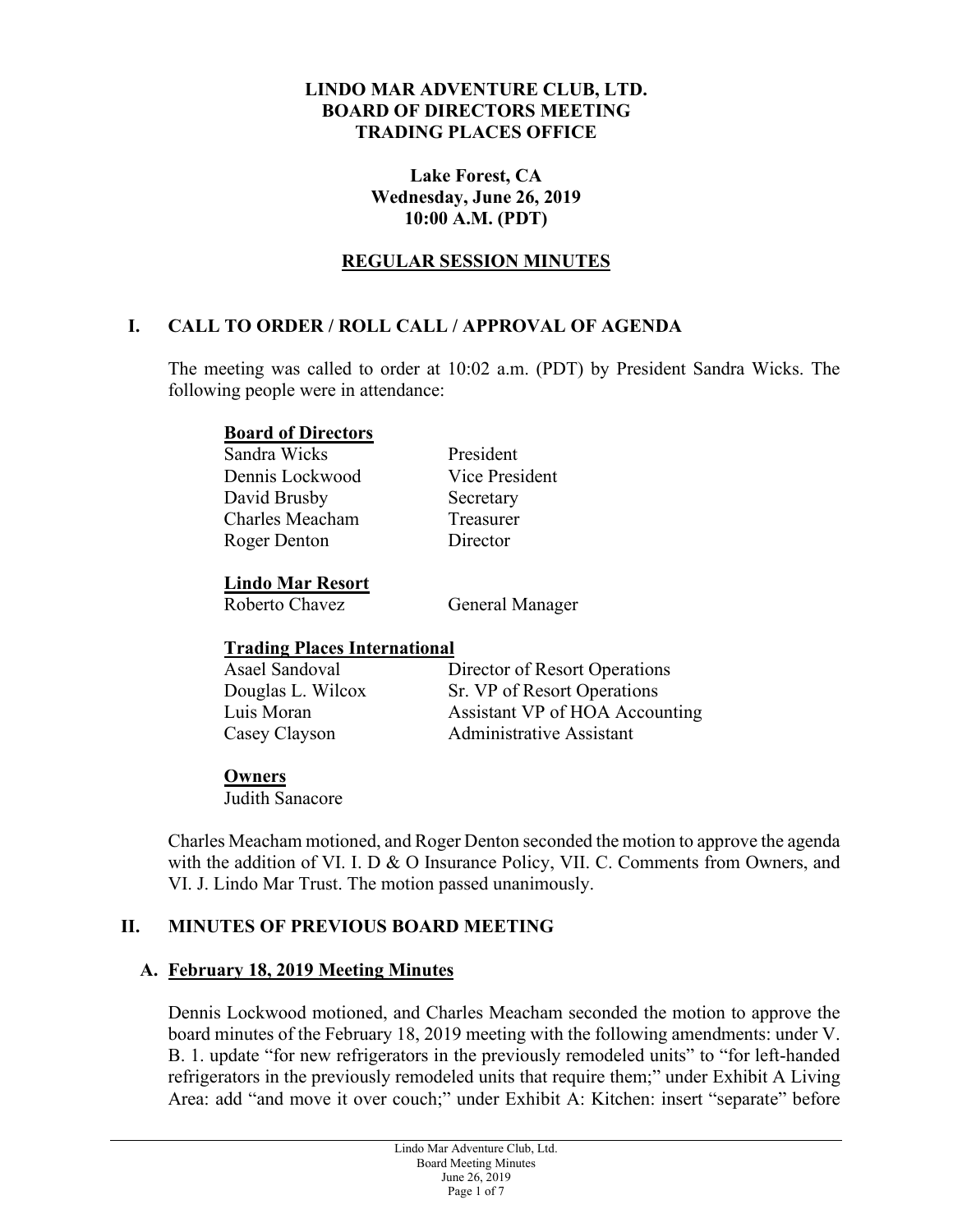"switches;" under Exhibit A: Bedroom: update "electric outlet beside dresser" to "electric outlet above dresser with USB;" and under Exhibit A: Master Bath update "toilet bar" to "towel bar." The motion passed unanimously.

## **B. March 12, 2019 Telephonic Meeting Minutes**

Roger Denton motioned, and Dennis Lockwood seconded the motion to approve the board minutes of the March 12, 2019 meeting with the following amendments: under III. A. 1. remove the phrase "in the kitchen;" and add the heading III. A. 6. Approval of Phase 2 Budget to the last paragraph under III. A. 5. The motion passed unanimously.

# **C. March 22, 2019 Telephonic Meeting Minutes**

Charles Meacham motioned, and Dennis Lockwood seconded the motion to approve the board minutes of the March 22, 2019 meeting with the following amendments: under II. A. update "open the window in the upstairs bathroom, and put adequate lighting in the master bedroom that will not affect the minisplit" to "provide an opening window in the upstairs bathroom, and place an LED lighting strip on the front edge of the closet making sure it does not interfere with the airflow in the minisplit." The motion passed unanimously.

# **III. EXECUTIVE SESSION**

At 10:20 a.m. (PDT), the board recessed regular session and entered executive session to approve the previous executive meeting minutes, and to discuss legal matters.

The board exited executive session at 10:57 a.m. (PDT) and reconvened regular session at 11:06 a.m. (PDT).

# **IV. REPORTS**

## **A. Financial**

## **1. Monthly Financial Review**

Luis Moran presented the financial statements for the resort as of May 31, 2019. He reported that for the five-month period ended May 31, 2019, the association was operating with a surplus in the amount of \$180,857 and a favorable variance to the budget in the amount of \$99,463.

The board requested for management to provide a breakdown of the rental revenue for the first part of the year (Action Item).

Charles Meacham motioned, and Dennis Lockwood seconded the motion to accept the financial statements as of May 31, 2019. The motion carried unanimously.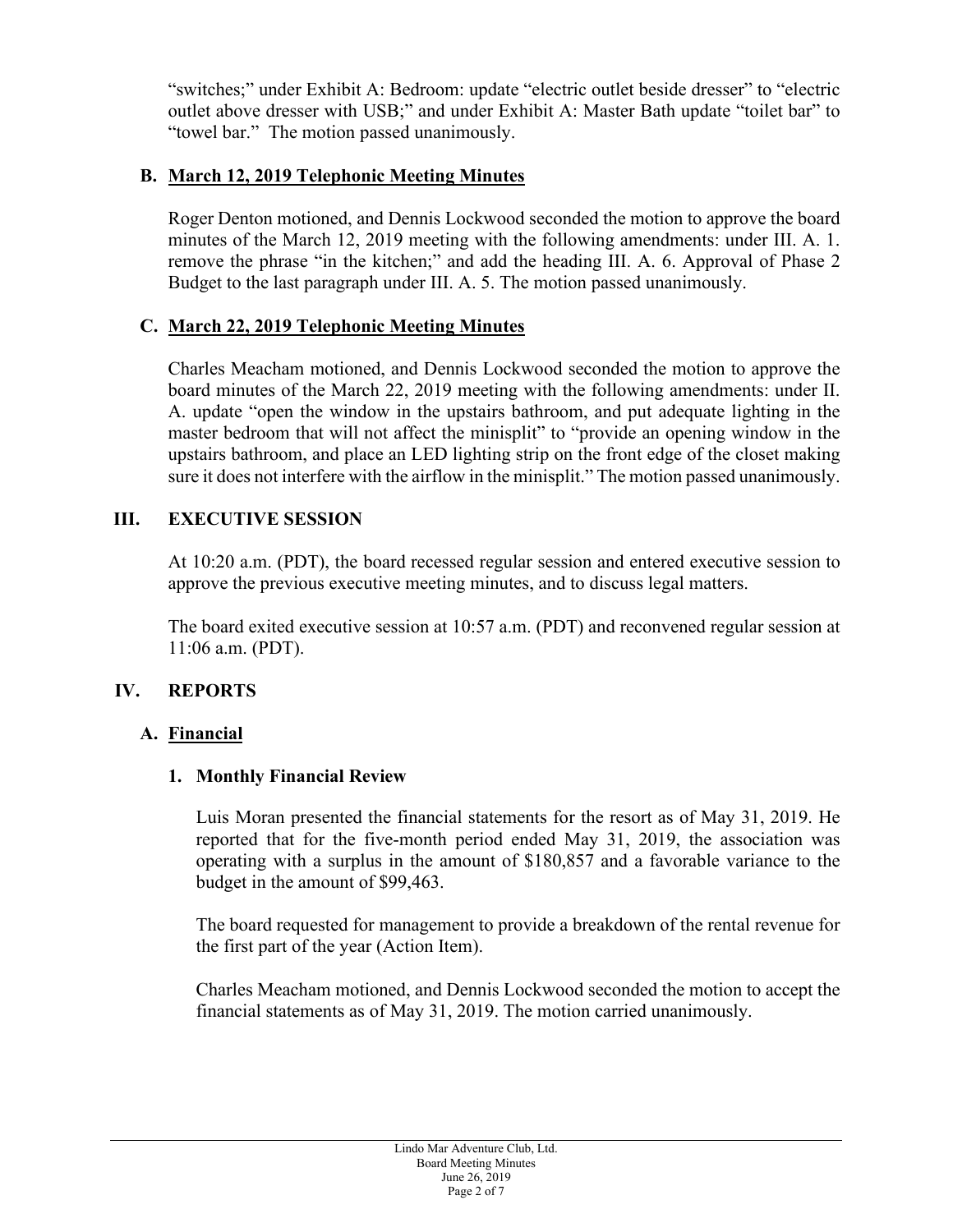### **2. Delinquencies**

The delinquency rate as of May 2019 was 6.31% which was a 1.35% increase over the same month last year.

Asael Sandoval provided the board with a few factors that possibly could have increased delinquency.

### **3. 2018 Financial Review**

Luis Moran presented the 2018 financial review completed by Schonwit & Associates, Inc. for the year ended December 31, 2018.

Dennis Lockwood motioned, and Charles Meacham seconded the motion to accept the December 31, 2018 financial review completed by Schonwit & Associates, Inc. The motion passed unanimously.

The board thanked onsite management for all their hard work.

### **B. Management**

Roberto Chavez provided the board with an update of outstanding projects at Lindo Mar. Mr. Chavez reported that two of Lindo Mar's long-time employees, Eterio "Yeyo" Bravo and Francisca Meza have retired and staff held a goodbye celebration for them. He also reported that maintenance staff will be replacing all of the bypass valves in each unit during the remodel so that they can shut off water and gas to a single room as needed.

Roberto Chavez announced that a new law has been passed in Mexico concerning staff work environments. A new beach access door with a code lock has been installed and owners will receive the passcode when the check-in. Mr. Chavez said staff have been receiving fewer complaints, if any, from guests and members staying in the remodeled units.

AXA, the insurance provider, provided Roberto Chavez with a few items they would like addressed including the installation of a fire system and a review of the lightening rods.

Roberto Chavez reported that he was invited last month to go to Cabos San Lucas to meet with Home Depot representatives to discuss special rates and pricing. Home Depot representatives then visited the resort and gave them documents to establish a credit line. Home Depot has lifetime warranty on many products, will deliver to the resort and will keep merchandise in stock if they request it.

## **1. Javier Quezada**

Roberto Chavez reported that Javier Quezada has conducted sales in the amount of \$87,500 for 2019.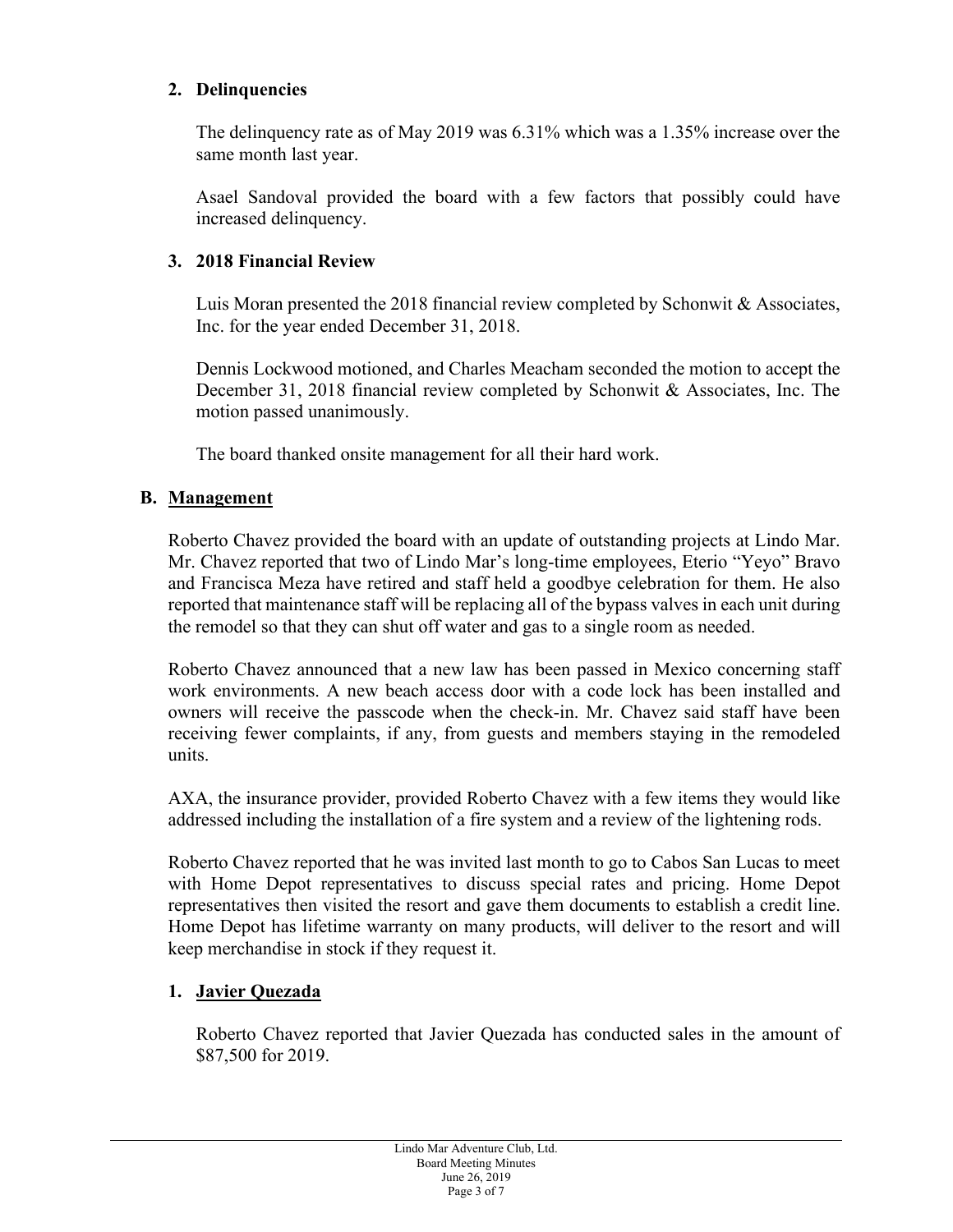## **2. TPI Inspection Summary**

The board reviewed and discussed the TPI Inspection Report completed by Mark Giddings.

The board directed Asael Sandoval to contact Mark Giddings for his ideas for the restaurant remodel (Action Item).

The board directed Roberto Chavez to research the cost of taller aluminum lounge chairs for the patio and the pool area. The board would like lounge chairs with a locking mechanism for the back (Action Item).

### **C. Comment Card Review (RCI, II, TPI & TripAdvisor)**

The board reviewed and discussed the RCI, II, TPI, and TripAdvisor comments.

### **D. Occupancy**

The board reviewed and discussed the occupancy report.

## **V. UNFINISHED BUSINESS**

## **A. Federal Zone Update**

Roberto Chavez reported that he was still awaiting information from the government.

### **B. Refurbishing Project 2019 -2020**

The board reviewed and discussed the 2019 refurbishment project.

### **1. Room Enhancements**

Dennis Lockwood motioned, and Charles Meacham seconded the motion to approve the purchase of room enhancements (lamps, appliances, furniture, etc.) for the cost of \$33,938.34 USD. The motion passed unanimously.

### **C. 2nd Elevator AC System**

Asael Sandoval reported that management has received a quote from Otis for the installation of an AC in the new elevator. He reported that the quote for the installation of an AC system was too pricey and they were checking with Otis on the installation of an extractor instead.

### **D. Refurbishment of Old Elevator Cabin**

Roberto Chavez reported that the old elevator has been refurbished and looks a lot better than before.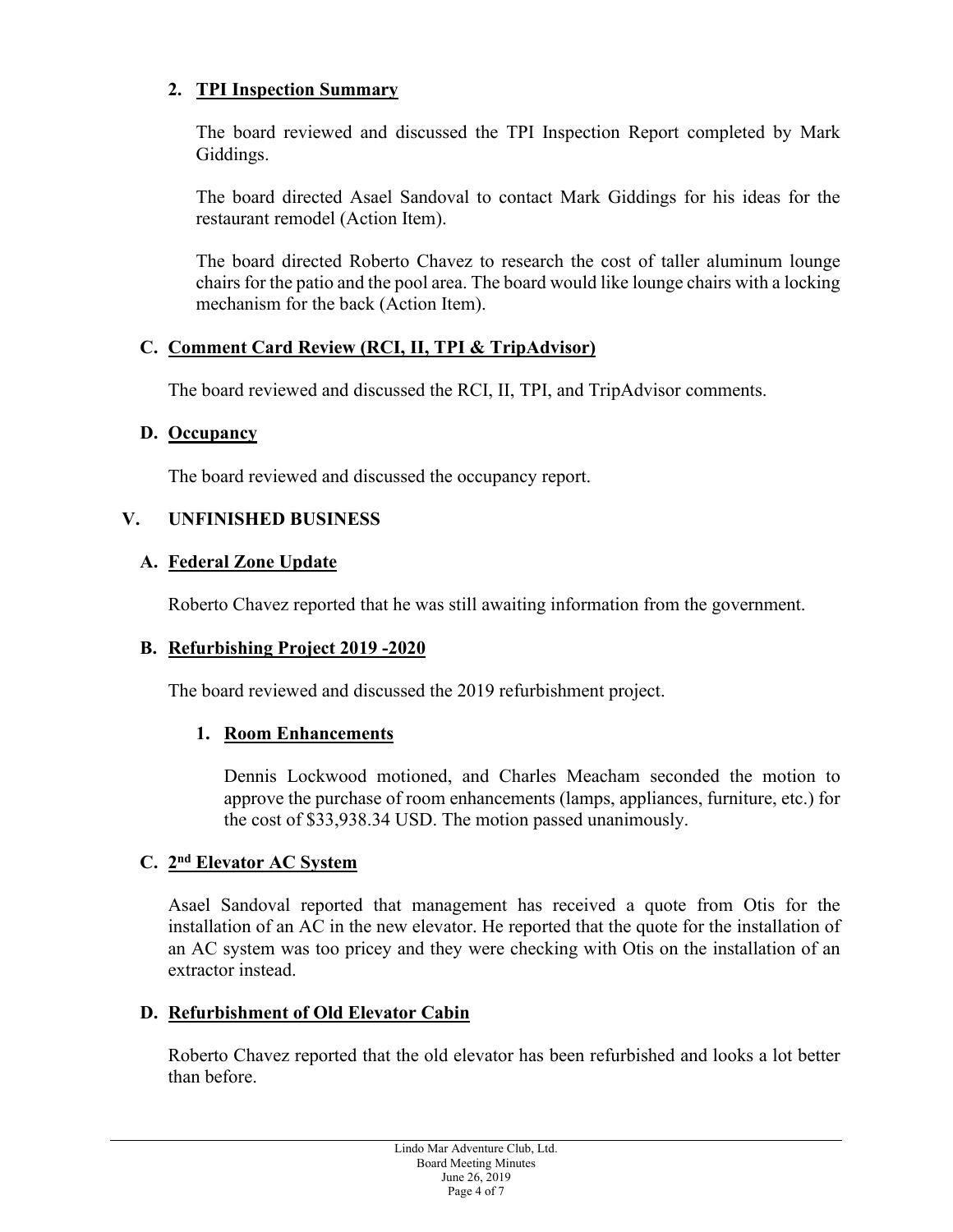### **E. Bar Remodeling Proposal**

The restaurant remodel committee reported that they will report on the bar remodel proposal at the October meeting.

#### **VI. NEW BUSINESS**

### **A. 2019 Election Results**

Asael Sandoval provided the board with a handout showing the results of the 2019 election were as follows:

| Kathryn Brogan        | 61  | Dennis Lockwood      | 725 |
|-----------------------|-----|----------------------|-----|
| David Brusby          | 418 | Will Stewart         | 80  |
| Lisa DeJong           | 143 |                      |     |
| Roger Denton          | 510 | Write-Ins            |     |
| Sandra Clark Erickson | 374 | Laura Raltson        |     |
| Kelli Gilbert         | 60  | <b>Steve Raltson</b> |     |

The three incumbents, David Brusby, Roger Denton, and Dennis Lockwood were reelected to serve for another two-year term on the board.

David Brusby motioned, and Dennis Lockwood seconded the motion to retain the current slate of officers. The motion passed unanimously, and the board remains as follows:

| Sandra Wicks    | President      |
|-----------------|----------------|
| Dennis Lockwood | Vice President |
| David Brusby    | Secretary      |
| Charles Meacham | Treasurer      |
| Roger Denton    | Director       |

The board expressed their thanks for all of the candidates that ran in the 2019 election.

#### **B. Spa Expansion**

Roberto Chavez reported that the spa expansion will be an ongoing project. In October, management will measure the upstairs area for the planning.

#### **C. Fitness Center Relocation**

Roberto Chavez reported that he was working on creating a plan to relocate the fitness center.

### **D. Owner's Computer Behind Concierge**

The board directed Roberto Chavez to get rid of two of the three computers behind the concierge.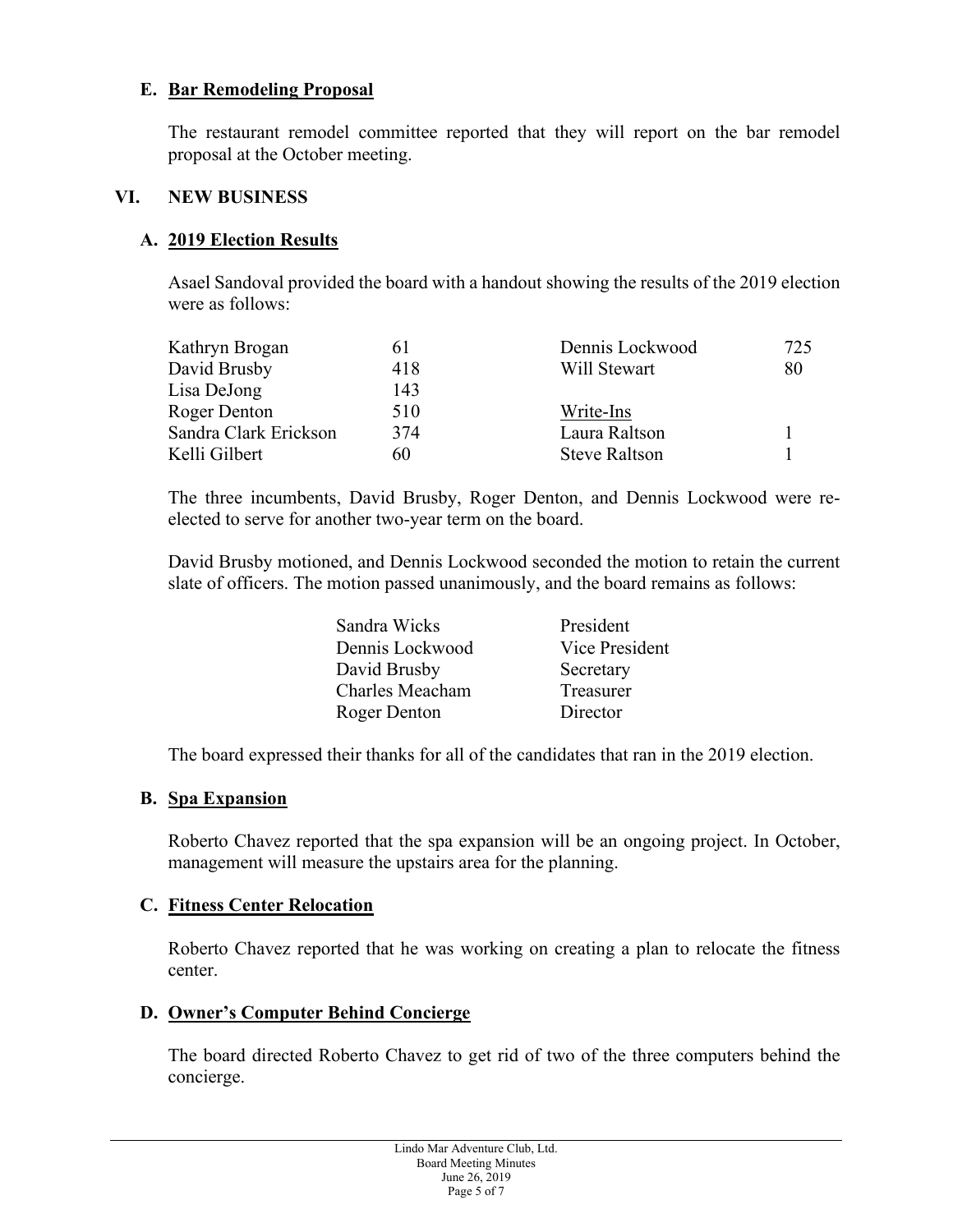## **E. Ratification of Approving Left Side Refrigerator Project**

Dennis Lockwood motioned, and Roger Denton seconded the motion to ratify the approval to reduce the left side of the kitchen area wall to allow for the installation of the left-handed refrigerators approved via email on April 18, 2019. The motion passed unanimously.

Dennis Lockwood motioned, and Roger Denton seconded the motion to authorize management to remove several inches of the kitchen wall at a cost of \$9,984.54 (\$768 per unit) in the phase 1 remodeled units to make space for the left-handed refrigerators. The motion passed unanimously.

### **F. Addition of Safes in Second Bedrooms**

Dennis Lockwood motioned, and Charles Meacham seconded the motion to approve the addition of a safe to any bedroom without one, for a cost of \$738 USD. The motion passed unanimously.

### **G. 10 Year Restaurant Agreement**

The board reviewed and discussed the three proposals for the restaurant agreement provided by Roberto Chavez. Mr. Chavez reported that the resort was currently in the third year of a five-year agreement.

The board directed Charles Meacham to work with Asael Sandoval and Roberto Chavez to provide a finalized proposal for the October board meeting (Action Item).

## **H. Cancellation of Memberships**

Asael Sandoval reported that 39 memberships were cancelled for non-payment of fees for 2019.

The board directed Asael Sandoval to report on how many memberships Great Destination sold and how many of them have defaulted.

### **I. D & O Insurance**

Asael Sandoval reported to the board on the increase in the D & O Insurance Policy premium.

David Brusby motioned, and Roger Denton seconded the motion to accept the D & O insurance policy for \$2 million with a total premium cost of \$14,118 USD. The motion passed unanimously.

### **J. LMM Trust**

The board directed management to investigate the steps/items needed to update the Lindo Mar Trust (Action Item).